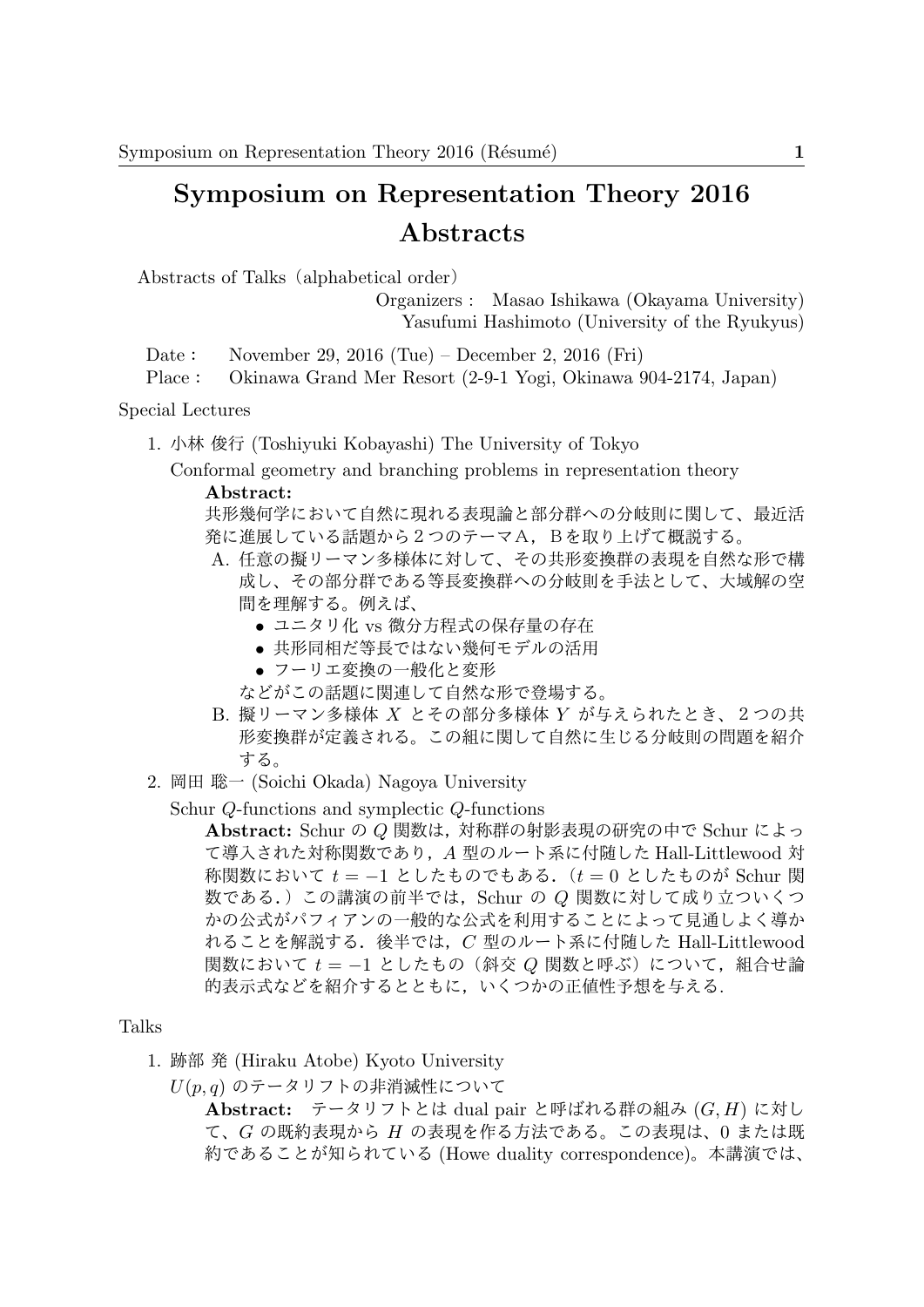局所 Gan-Gross-Prasad 予想の仮定の下、(*G, H*) = (*U*(*p, q*)*, U*(*r, s*)) に対し て、*U*(*p, q*) の既約緩増加表現の *U*(*r, s*) へのテータリフトがいつ nonzero に なるかを決定する。

2. 藤田 遼 (Ryo Fujita) Kyoto University

Arakawa-Suzuki functor on the deformed BGG category of the general linear Lie algebra

**Abstract:** The Arakawa-Suzuki functor is a functor which associates a module over the general linear Lie algebra  $\mathfrak{gl}_m$  with a module over the degenerate affine Hecke algebra  $H_n$  of  $GL_n$ . In this talk, we prove that it gives a fully faithful embedding of a block of the deformed BGG category of  $\mathfrak{gl}_m$  into the module category of a central completion of  $H_n$ . We apply a theory of tilting modules of affine highest weight categories.

- 3. 池田 岳 (Takeshi Ikeda) Okayama University of Science
	- 量子=アフィン対応の K 理論版

**Abstract:** 旗多様体の量子コホモロジー環とアフィングラスマン多様体の ホモロジー環を適当に局所化すると同型になることが D. Peterson により示 された。その後、戸田格子の Lax 行列が冪零である解がこの同型を与えるこ とが Lam, Shimozono により示されている。この同型の K 理論版を与える。 証明には相対論的戸田格子方程式の冪単解を用いる。岩尾慎介氏、前野俊昭氏 との共同研究に基づく。

4. 伊師 英之 (Hideyuki Ishi) Nagoya University

半単純リー群のアファイン作用の不動点定理とヘッセ幾何

**Abstract:** 半単純リー群の有限次元実ベクトル空間へのアファイン変換は 必ず固定点をもつことを示する.その応用として,半単純リー群が自己同型と して作用しているヘッセ領域は作用に関して不変なポテンシャルをもつことが わかる.

- 5. 川村 晃英 (Koei Kawamura) Kyoto University
	- 局所体上の対称行列と多変数 *q*-超幾何多項式

**Abstract:** 有限アーベル群 *M* 上の有限群 *G* 不変な関数のフーリエ変換を 考える.それを記述する「核関数」は,ゲルファント・ペア (*M* ⋊ *G, G*) の帯 球関数や、アソシエーション・スキーマの固有値と関連して、いくつかの例で 調べられている.例えば *M* が有限体上の *n* 次行列全体,*G* = *GL<sup>n</sup> × GL<sup>n</sup>* <sup>の</sup> 場合,核関数には Affine *q*-Krawtchouk 多項式という超幾何型の直交多項式 が現れることが知られている.またその発展として,有限体を有限環 o*/*p *<sup>l</sup>* に 置き換える(ここで o は非アルキメデス的局所体の整数環,p はその極大イデ アル)と,核関数には多変数版の Affine *q*-Krawtchouk 多項式が現れること を講演者は見出した(6 月の RIMS 研究集会で発表した).本講演では,*M* と し o*/*p *<sup>l</sup>* 上の対称行列全体,*G* = *GL<sup>n</sup>* の場合を考える.

6. 北川 宜稔 (Masatoshi Kitagawa) The University of Tokyo

Uniformly boundedness of multiplicities and polynomial identities

**Abstract:** 実簡約 Lie 群の既約表現を簡約な部分群に制限することを考え る。本講演では、制限した表現の既約分解が有界な重複度を持つための条件に ついて論じる。特に最高ウェイト加群の場合に、重複度の有界性とある代数の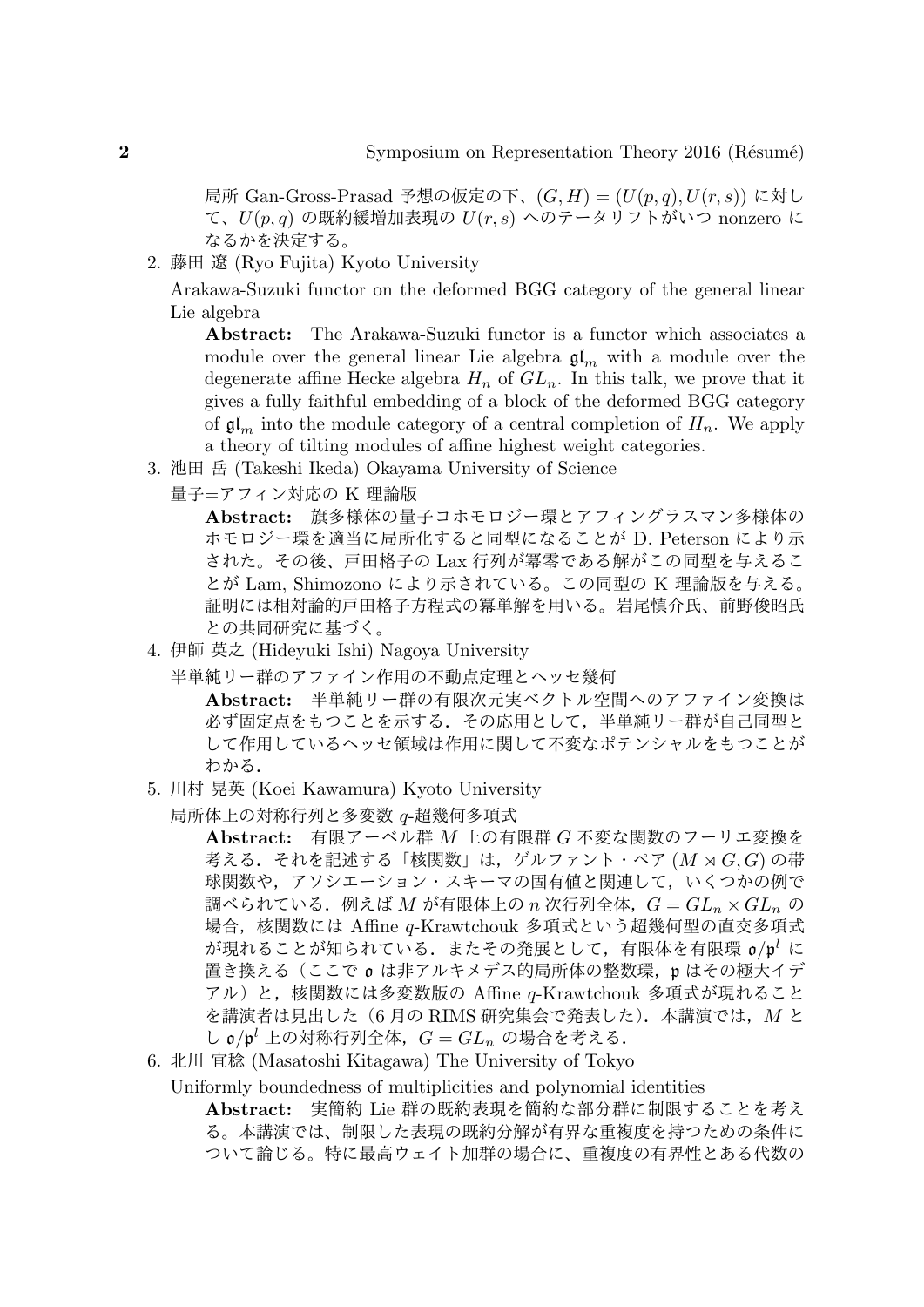不変量の有限性が同値であることを紹介する。

- 7. レオンチェフ アレックス (Alex Leontiev) The University of Tokyo
	- 不定値直交群 *O*(*p, q*) の対称性破れ作用素

**Abstract:** 以下では小林氏と Speh 氏の *O*(*n* + 1*,* 1) *↓ O*(*n,* 1) の対称性破 れ作用素についての論文の一般化を目指し、小林俊行氏と共同研究。対称性 破れ作用素としてここで扱うのは、*G* = *O*(*p* + 1*, q* + 1) の最大次元の放物型 部分群 *P* から誘導して得られる球退化主系列表現 *I*(λ) から、*G* の閉部分群 *G′ ≃ O*(*p, q* + 1) の球退化主系列表現 *J*(*ν*) への *G′* 絡み作用素である。

- 8. 森田 陽介 (Yosuke Morita) The University of Tokyo
	- A cohomological obstruction to the existence of Clifford-Klein forms
		- **Abstract:** Lie 群 *G* の離散部分群 Γ が等質空間 *G/H* に固有不連続かつ自 由に 作用するとき, Γ <sup>を</sup> *G/H* の不連続群といい, 商空間 Γ*\G/H* <sup>を</sup> Clifford-Klein 形という. Clifford-Klein 形には, *G/H* を 局所モデルとする多様体の 構造が自然に定まる. 本講演では, Lie 環の相対コホ モロジーと de Rham コホモロジーを比較することで, 与えられた等質空間 *G/H* がコンパクトな Clifford-Klein 形を持つための必要条件を与える.
- 9. 中島 秀斗 (Hideto Nakashima) Kyushu University
	- 等質錐の基本相対不変式とその Laplace 変換

**Abstract:** 簡約な概均質ベクトル空間の理論において,基本相対不変式の複 素冪を Fourier 変換したものは双対な概均質ベクトル空間上の基本相対不変式 の複素冪になるという事実がその根幹にある.本講演ではそのアナロジーとし て,等質錐上の相対不変多項式で,その実数冪の Laplace 変換が双対錐上の多 項式の実数冪となるものが存在するかという問題を考察し,これが対称錐の特 徴付けを与えるという結果が得られたことを報告する.

10. 西山 享 (Kyo Nishiyama) Aoyama Gakuin University

Degenerate principal series arising from double flag varieties of a Hermitian symmetric pair

**Abstract:** We will briefly explain on the geometry of real double flag variety, in particular on the structure of orbits and relative invariants arising from a prehomegeneous vector space associated to it. As an application, we introduce integral kernel operators which intertwine degenerate principal series of  $Sp_{2n}(R)$  and  $GL_n(R)$ . For the kernel of the operator, we use above mentioned relative invariants. The integrals have natural complex parameters, and we determine the region of parameters in which it actually converges to define intertwiners of Hilbert space representations. We will also discuss the occurrence of finite dimensional representations in degenerate principal series.

The talk is based on joint work with Bent Ørsted.

- 11. 佐野 茂 (Shigeru Sano) Polytechnic University
	- 質量の数理表現論 ーヒッグス場への 100 年の歩みー

**Abstract:** 質量には慣性質量と重力質量がある。この理解から一般相対性 理論が生まれた。近年はヒッグス場からゲージ粒子が質量を獲得している。こ うした歴史を整理して今後の問題を述べる。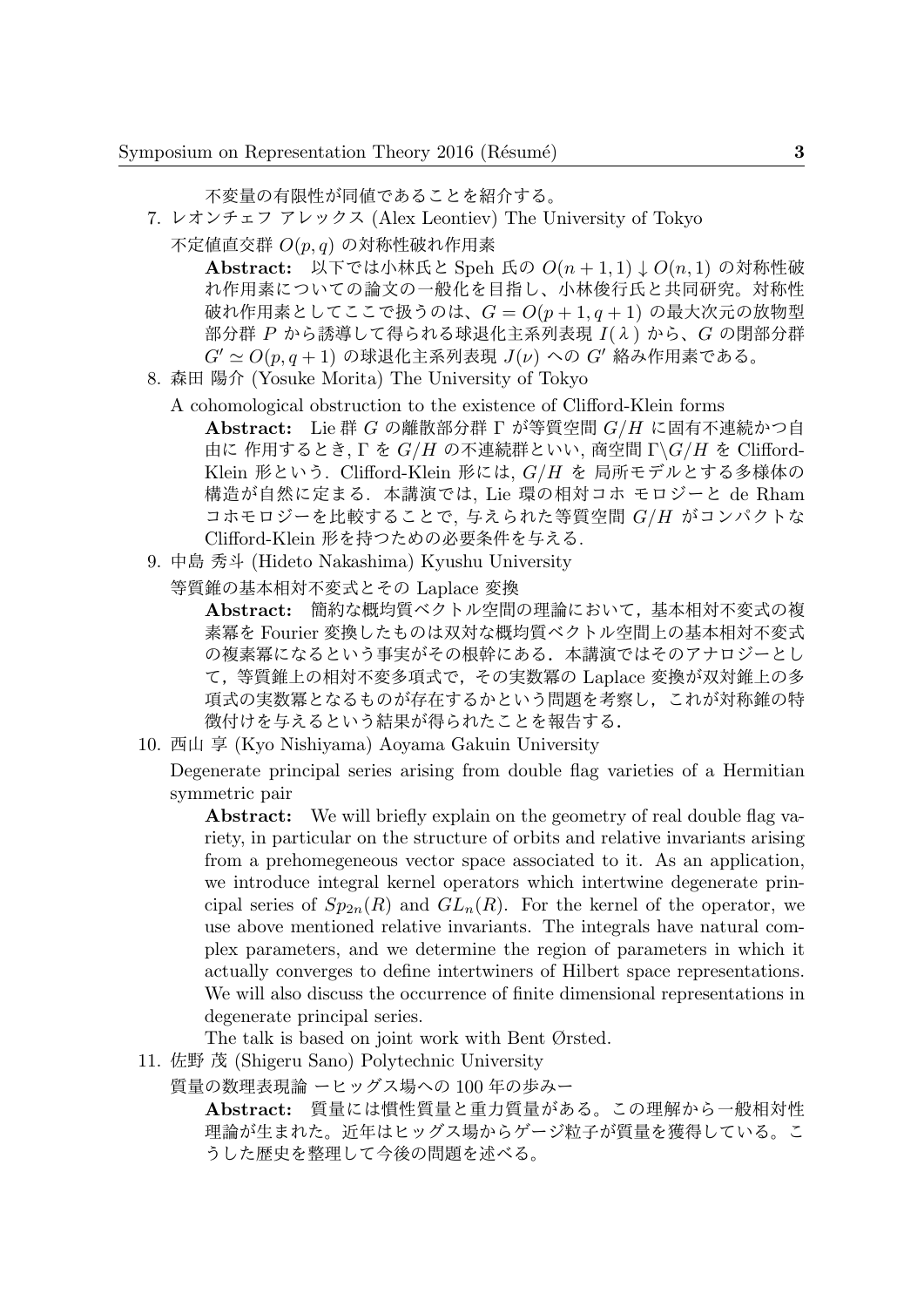12. 佐々野 詠淑 (Nagatoshi Sasano) Kyushu University 標準的な五つ組と contragredient Lie 代数について

(Standard pentads and contragredient Lie algebras)

**Abstract:** 複素数体上の有限次元簡約可能 Lie 代数とその表現が与えられ たとき、作用する Lie 代数上の双一次形式を用いて、与えられた表現を埋め込 むことができるような大きな次数付き Lie 代数を構成することができる。こ れを一般化したものが標準的な五つ組(standard pentad)の理論である。標 準的な五つ組のうちの特別なものとして、有限次元半単純 Lie 代数の Cartan 部分代数と root 系に類似する五つ組のクラスを定義することができる。本 講演では、このような五つ組に対応する Lie 代数の構造を考察し、これらが contragredient Lie 代数(V.G.Kac,1968)を用いて記述できることを示す。

13. Speyer Liron (Liron Speyer) Osaka University

Row removal for graded homomorphisms between Specht modules and for graded decomposition numbers

**Abstract:** Graded Specht modules over KLR algebras in affine type A have been recently constructed by Brundan, Kleshchev and Wang. We will present joint work with Matthew Fayers and Chris Bowman in which we studied row removal results for reducing the calculation of graded homomorphism spaces between Specht modules, as well as their graded decomposition numbers.

14. 田村 朋之 (Tomoyuki Tamura) Kyushu University

多面体の非周期的な色塗り方の数え上げ

**Abstract:** 複数のアルファベットを重複込みで円周上に等間隔に配置した とき, その配置が回転対称系をもたないもの, 所謂 primitive necklace と呼ば れるものの数を数える式として necklace polynomial と呼ばれる多項式が存在 する. また N.Metropolis と G-C.Rota は 1983 年, necklace polynomial につ いて necklace ring の乗法や Frobenius operation の由来となる等式を複数示 している. 他方, primitive necklace の総数は, 多角形の頂点に複数の色を塗っ たときに回転対称系をもたないものの総数と解釈できる. 本講演では多面体の 頂点に配色を行ったときに回転対称系により非周期な色塗り方の数え上げを表 す式を導入し, Metropolis によって示された necklace polynomial に関する 等式の多面体版への拡張に関する考えを述べる.

15. Tsai Wan-Yu (Wan-Yu Tsai) Academia Sinica, Taiwan

Regular functions on spherical nilpotent orbits and the associated unipotent representations of real reductive

**Abstract:** In this talk, we aim at (1) decomposing the ring of regular functions on some small nilpotent orbits as a K-representation; (2) studying the unipotent representations attached to these nilpotent orbits and a certain infinitesimal character. We relate (1) and (2) for some complex and real groups of type D. This is joint work with Dan Barbasch.

16. 八尋 耕平 (Kohei Yahiro) The University of Tokyo

D-modules on partial flag varieties and intertwining functors

**Abstract:** Beilinson and Bernstein provided a relationship between the